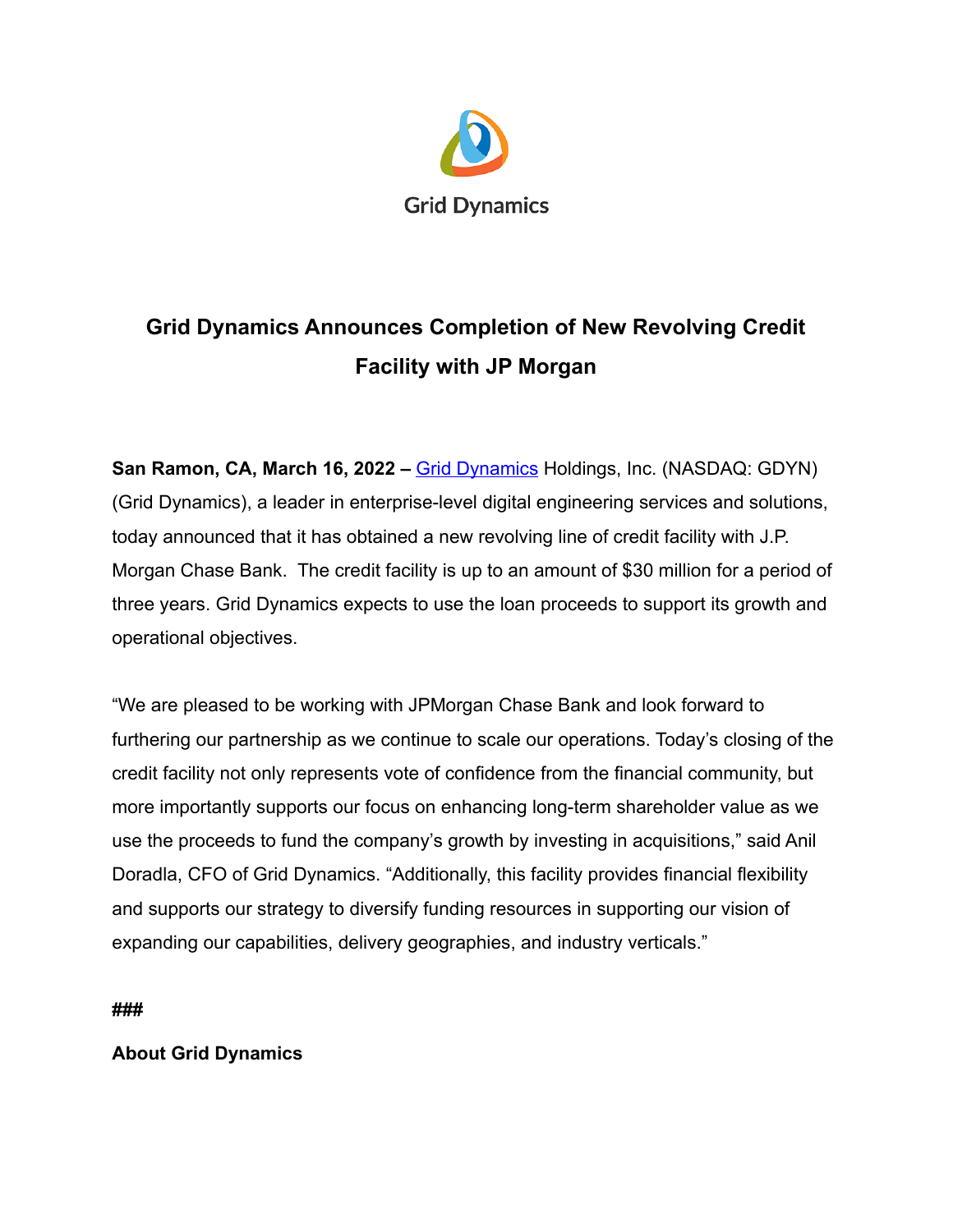Grid Dynamics (Nasdaq: GDYN) is a digital-native technology services provider that accelerates growth and bolsters competitive advantage for Fortune 1000 companies. Grid Dynamics provides digital transformation consulting and implementation services in omnichannel customer experience, big data analytics, search, artificial intelligence, cloud migration, and application modernization. Grid Dynamics achieves high speed-to-market, quality, and efficiency by using technology accelerators, an agile delivery culture, and its pool of global engineering talent. Founded in 2006, Grid Dynamics is headquartered in Silicon Valley with offices across the US, UK, Netherlands, Mexico, and Central and Eastern Europe.

To learn more about Grid Dynamics, please visit [www.griddynamics.com](http://www.griddynamics.com). Follow us on [Facebook,](https://www.facebook.com/griddynamics) [Twitter,](https://twitter.com/griddynamics) and [LinkedIn](https://www.linkedin.com/company/grid-dynamics/).

## **Forward Looking Statements**

This communication contains "forward-looking statements" within the meaning of Section 27A of the Securities Act of 1933 and Section 21E of the Securities Exchange Act of 1934 that are not historical facts, and involve risks and uncertainties that could cause actual results of Grid Dynamics to differ materially from those expected and projected. These forward-looking statements can be identified by the use of forward-looking terminology, including the words "believes," "estimates," "anticipates," "expects," "intends," "plans," "may," "will," "potential," "projects," "predicts," "continue," or "should," or, in each case, their negative or other variations or comparable terminology. These forward-looking statements include, without limitation, quotations and statements regarding the use of loan proceeds.

These forward-looking statements involve significant risks and uncertainties that could cause the actual results to differ materially from the expected results. Most of these factors are outside Grid Dynamics's control and are difficult to predict. Factors that may